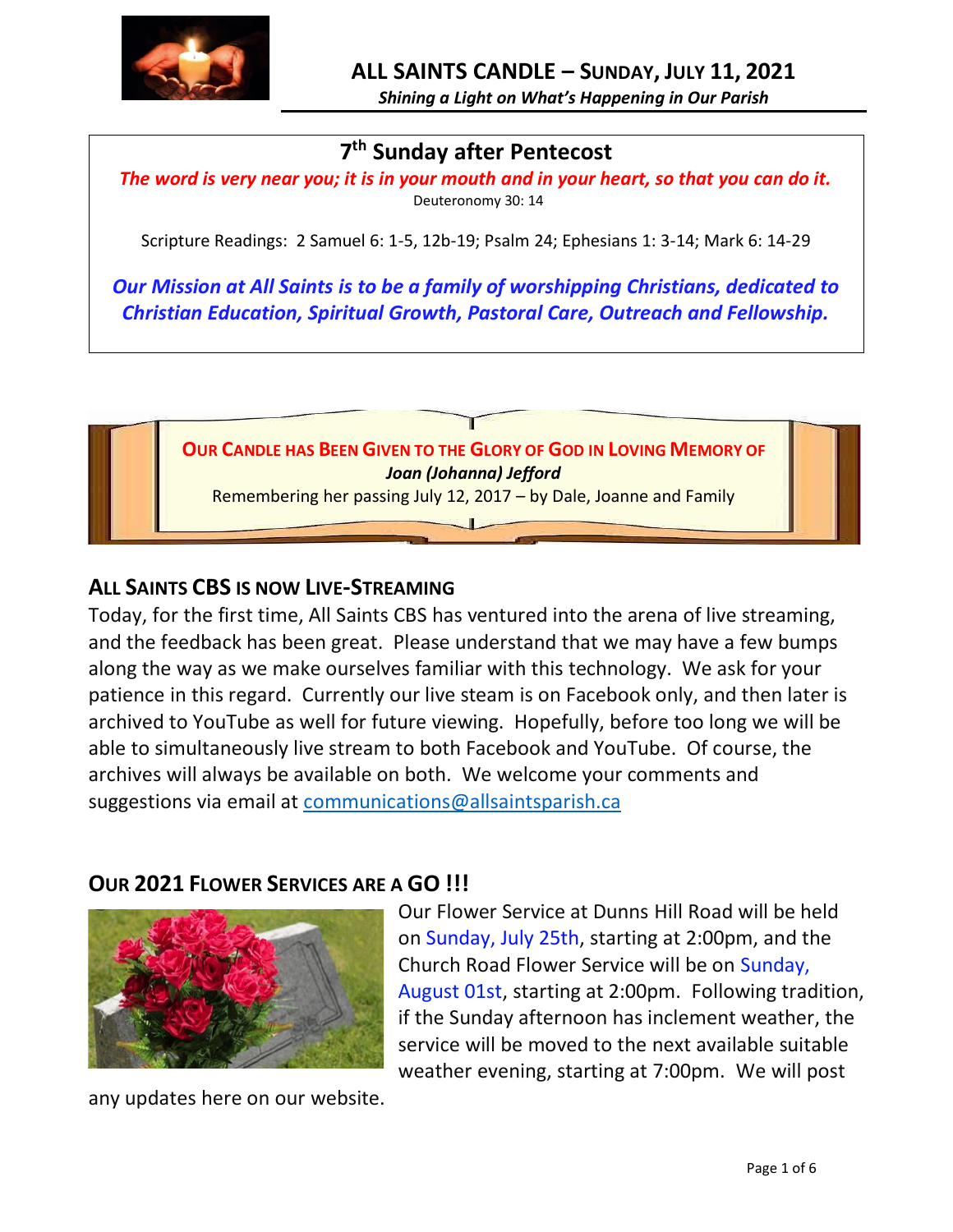To help us ensure a swift and easy flow of traffic at the cemetery gates, we encourage you to pre-register by either calling our Parish Office at 834-4501, or registering online at our website by [clicking here.](http://allsaintsparish.ca/covid-pre-registration-form_1)

[Click here](https://anglicanenl.net/home/wp-content/uploads/2021/05/Guidelines-for-Outdoor-Flower-services-May-2021.pdf) to read the complete current Diocesan guidelines with respect to safely managing outdoor cemetery flower services, issued on May 30, 2021. Please understand that published regulations are always subject to change, guided by the provincial Chief Medical Officer of Health.

### **ALL SAINTS IS OPEN WITH REDUCED RESTRICTIONS**

Effective July 01, the Diocese has announced some changes to their COVID guidelines. [Click here](http://allsaintsparish.ca/document_library/COVID-19/210630%20COVID%2019%20Update%20Effective%20July%201.pdf) for the full latest update.

All activities in or on any parish property is based on the latest version of the "Many Members - [One Body" \(MMOB\)](https://anglicanenl.net/home/wp-content/uploads/2021/02/Many-Members-One-Body-February-2021.pdf) guidelines document. This includes live Church Services and burial gatherings, as well as meetings of Vestry, ACW, Men's Fellowship, Bible Study, etc…

- While pre-registration is no longer mandatory, all attendees are strongly encouraged to pre-register for ANY gathering. This will help avoid bottlenecks and line-ups at the entrances, especially during inclement weather.
- For contact tracing purposes, we are REQUIRED to record the names and telephone numbers of ALL people who enter any gatherings. You may do so quickly and easily online by [clicking here,](http://allsaintsparish.ca/covid-pre-registration-form) or you may call our Parish Office at 834-4501
- The maximum capacity (as of July 01) at indoor gatherings is 200, and outdoor gatherings is 250
- People may share a pew or adjacent pews with any of their 20 consistent close contacts
- Masks must be worn at all times at all indoor gatherings, except while receiving and consuming the Eucharist, or when acting as a speaker or singer performer.
- During a 60-minute service, there can only be a maximum of 30 minutes of singing by a soloist, choir or musical group. The congregation is only permitted to sing one hymn, which must be just prior to exiting.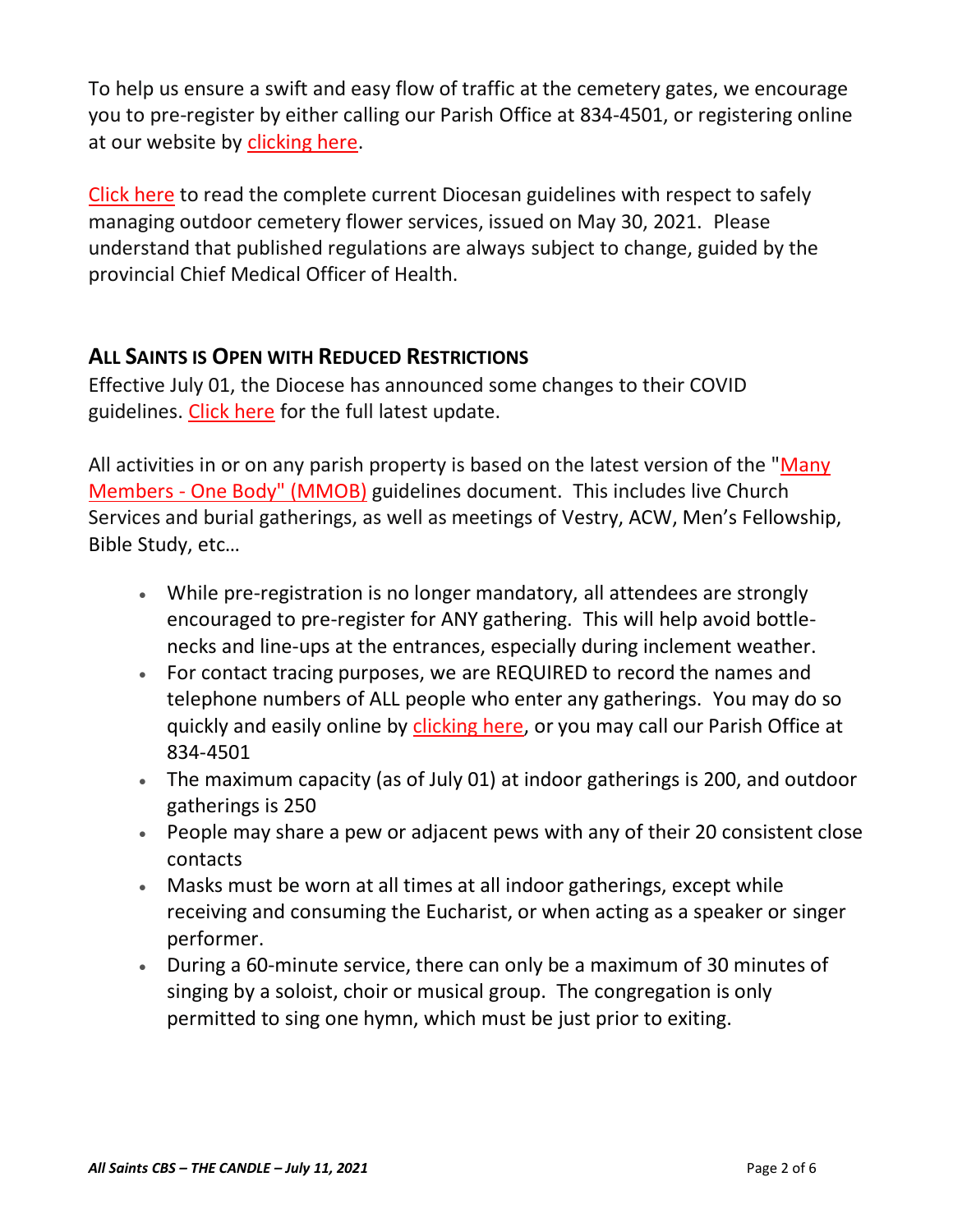

Our Annual General Meeting (AGM) is currently scheduled for Sunday, October 3rd, starting at 6:00pm. Because of the variability of safety guidelines due to changes in the COVID pandemic, more information will be made available as that **INUAL GENERAL MEETING** date draws nearer. We will be setting our seating capacity

based on the guidelines at that time. Please keep checking back to our [website](/Users/ralphfagan/Documents/All%20Saints%20Parish/Candle/ASP%202021%20Candle/allsaintsparish.ca) for updates.



**DO WE HAVE YOUR EMAIL ADDRESS?** - Now, more than ever, email is becoming one of the safest and quickest ways for our Parish to keep you informed. If we do not already have you email address on file, and you are not regularly receiving our bulletins and information updates, we would love for your to provide it to us. Please email it to

[communications@allsaintsparish.ca,](mailto:communications@allsaintsparish.ca?subject=eMail%20Address%20Update) or simply [click here](http://allsaintsparish.ca/email_updates) to complete our online email registration form.

**2021 CHURCH OFFERTORY ENVELOPES** – We would like to remind you that if you have not yet picked up your 2021 offertory envelopes, they are being held at the Parish Office for pick up. We encourage you to continue to use our secure mail drop-slot, which is located at the top of the stairs, just to the left of the main entrance of our Parish Hall.



You may also e-Transfer your offering via Interac simply by emailing it to [donations@allsaintsparish.ca.](mailto:donations@allsaintsparish.ca) And of course, we always encourage you to consider signing up for our eGivings program which automatically deposits your offering at whatever interval you choose and are comfortable with. Simply [click here](http://allsaintsparish.ca/egiving-online-information-form) to register, or go to our website and follow the eGiving notes. If you have [any](https://wfsites-to.websitecreatorprotool.com/870a5dd5.com/Admin/%7BSK_NODEID__22939341__SK%7D) questions, please email your Finance Team at [finance@allsaintsparish.ca,](mailto:finance@allsaintsparish.ca) or call our Office at 834-4501.

**SPONSORING 'THE CANDLE'** - We would like to remind Parishioners and Friends that you may sponsor our weekly bulletin, **'***THE CANDLE***'**, and have it dedicated in memory of a loved one. Your personal tribute will be prominently posted on the Bible graphic located at the top of the front

*THE CANDLE* In Memory of…

*All Saints CBS – THE CANDLE – July 11, 2021* Page 3 of 6 page, and your kind donation of \$25 would be greatly appreciated. Additionally, you can honor a loved one by posting your favourite picture, along with a memorial verse,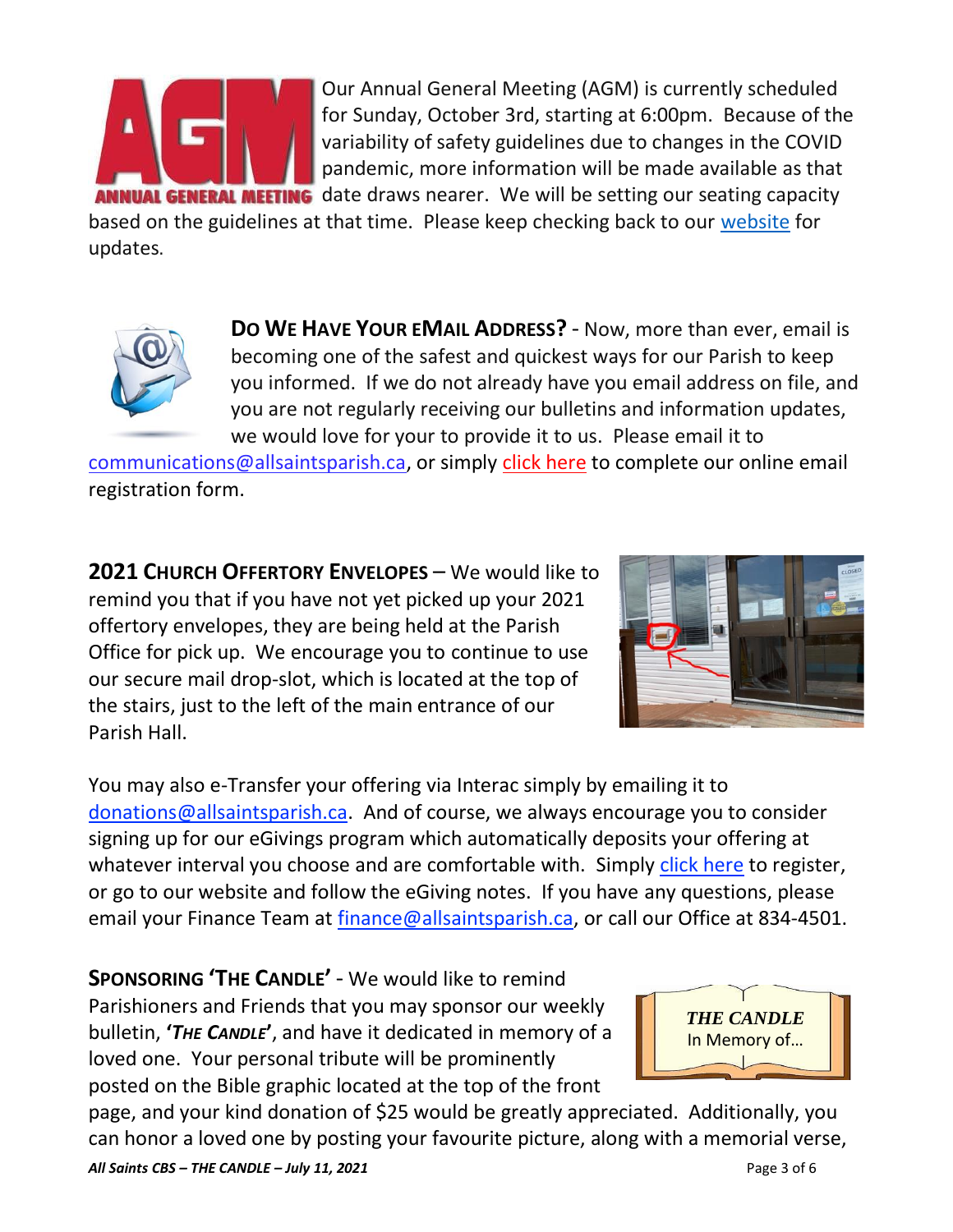and your kind donation of \$50 for this full-page tribute is greatly appreciated. A paper copy of '*THE CANDLE*' is distributed at all Sunday services, and a digital copy is permanently archived on our Parish website at [allsaintsparish.ca](http://allsaintsparish.ca/thecandle.html)



**KIDS CORNER** is our resource area for a variety of Christian Youth Education activities. If you would like to be a part of this exciting Ministry, please let us know by clicking [here.](http://allsaintsparish.ca/index.html#comments) Stay tuned for a new craft activity each Sunday....

# **CBS CHAPTER LEARNING DISABILITIES INC.**

This summer the CBS Chapter of the Learning Disabilities Inc will be offering a summer tutoring program, to be held at All Saints Parish Hall from July 5th, for eight weeks. Children that are having difficulties in reading, writing or math will be tutored in oneon-one sessions. These sessions will be one hour to one and a half hours long, two to three times weekly.

Covid procedures will be strictly followed. Cost of this program is \$45.00 total, to be paid on registration. Seats are limited and are on a first come basis.

I can be reached at (Home) 834-8419 or through email at [mahersharon67@gmail.com](mailto:mahersharon67@gmail.com) Registration will be held Monday July 5<sup>th</sup> at 09:00am at the All Saints Parish Hall church parking, entering off Dunn's Hill Road.

Sincerely Sharon Maher CBS, Chapter Chair

## **THANK OFFERING**

• A Thank Offering has been given for **Rev Sam's 60th birthday** on July 7th **-** from his family: Christina, Chad (Erin), Justin (Chelsey), Jennifer (Justin), as well as his grandchildren: Patrick, Carson, Hunter, Madison, Noelle, and Charlotte

## **IN MEMORIAM - CEMETERY FUND**

• In loving memory of brother, **Robbie Bishop**, remembering his death on July 7<sup>th</sup>, and father *Bertram Bishop*, remembering his death on July 8th, and mother, *Doris Bishop*, remembering her death on July 13<sup>th</sup>, and sister, **Louise Warford** on July 15<sup>th</sup> - by Ronnie, Maxine and Family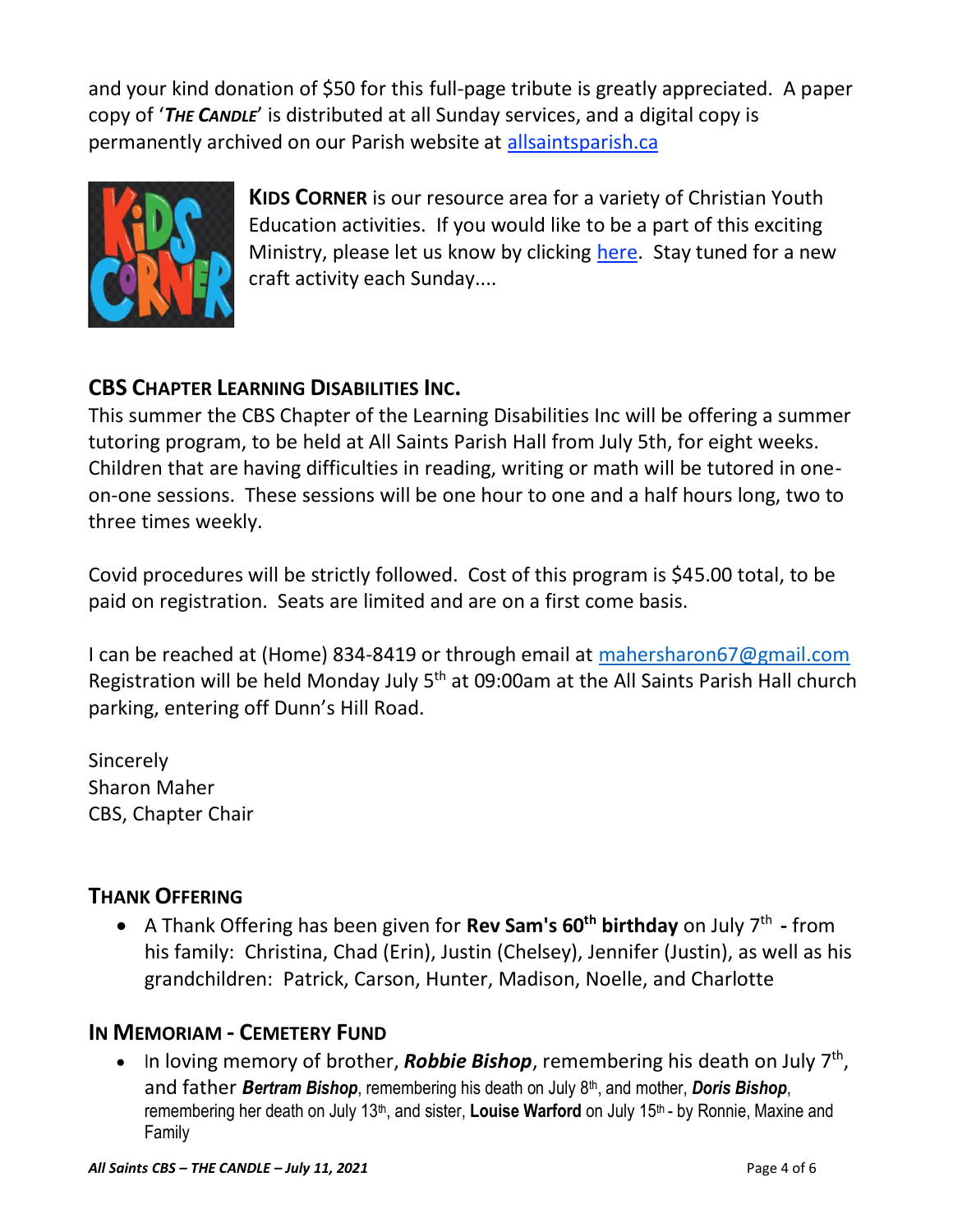| <b>July 04, 2021</b>                | <b>Weekly</b> | <b>YTD</b>  | Why not consider signing up to our e-<br>Giving program. It's an easy way to<br>ensure you contribute on a regular |
|-------------------------------------|---------------|-------------|--------------------------------------------------------------------------------------------------------------------|
| <b>Percent of 2020 Actuals</b>      | <b>135%</b>   | <b>104%</b> |                                                                                                                    |
| 2021 Actual                         | 4,378.00      | 91,855.66   | basis, even during those periods when<br>you are unable to regularly attend                                        |
| <b>2020 Actual</b>                  | 2,858.00      | 88,256.81   | church.                                                                                                            |
| <b>Difference</b>                   | 1,520.00      | 3,598.85    | We also accept E-transfers at<br>donations@allsaintsparish.ca                                                      |
| <b>COVID APPEAL TARGET \$52,000</b> |               |             | <b>COVID APPEAL CONTRIBUTIONS TO DATE:</b><br>\$7,005                                                              |

**ALL SAINTS ANGLICAN PARISH CBS** Telephone: 709-834-4501 419 Conception Bay Highway Email: [office@allsaintsparish.ca](mailto:office@allsaintsparish.ca) Conception Bay South, NL, A1X 7A2 Website: [allsaintsparish.ca](http://allsaintsparish.ca/)

**ADMINISTRATION OFFICE HOURS CLERGY OFFICE HOURS** Monday - Friday **Monday – Friday** 9:00am - 12:30pm; 1:00pm - 3:00pm 09:00am - 3:00pm

**REV WAYNE PARSONS REV SAM BUTLER ELIZABETH BISHOP** Incumbent **Associate** Associate **Office Administration** [rev.wayne@allsaintsparish.ca](mailto:rev.wayne@allsaintsparish.ca) [rev.sam@allsaintsparish.ca](mailto:rev.sam@allsaintsparish.ca) [elizabeth@allsaintsparish.ca](mailto:elizabeth@allsaintsparish.ca) 764-8833 - Cell 689-4501 - Cell 834-4501 - Office

834-9464 - Home